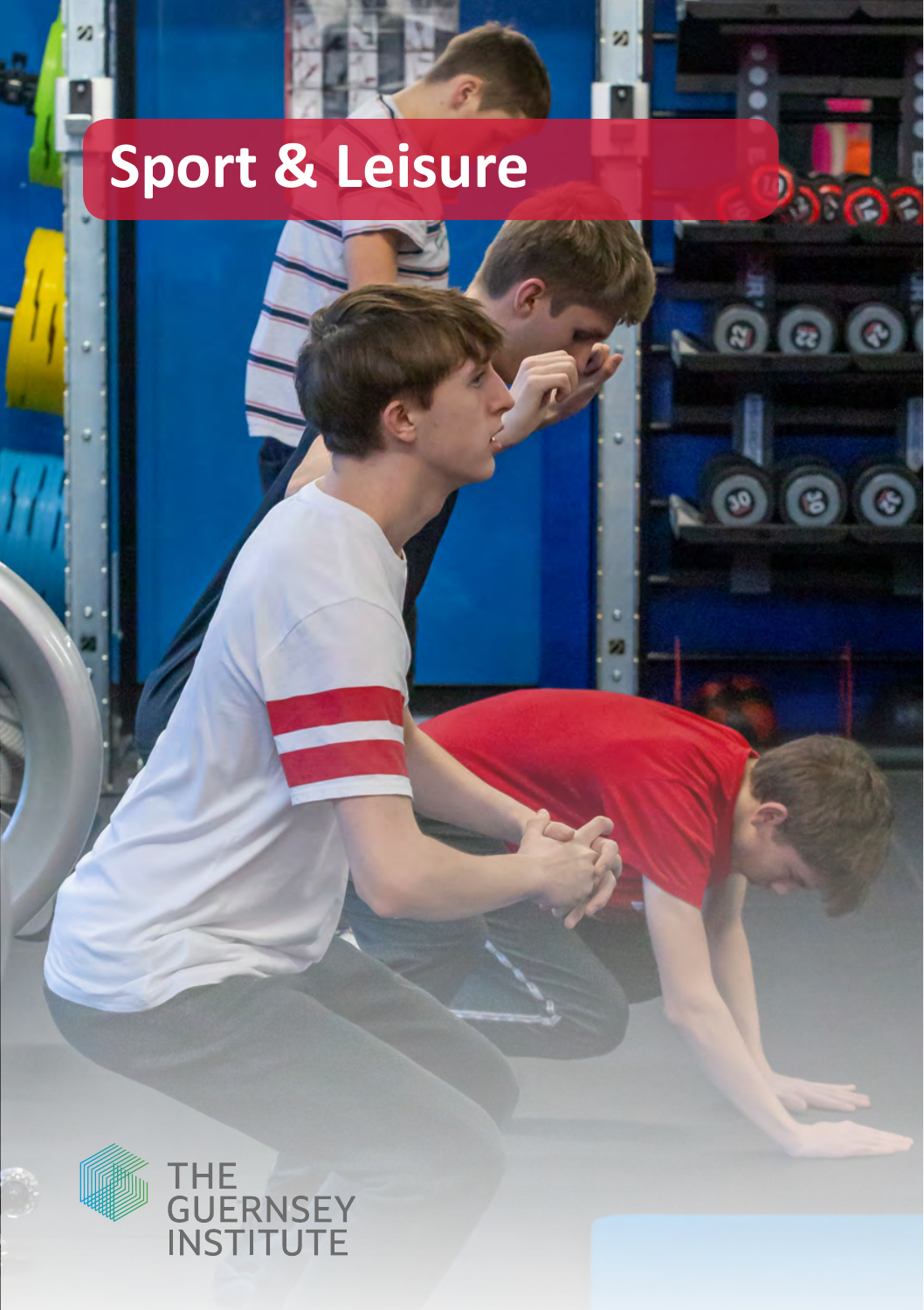# **Sport & Leisure**

# **Purpose of the Course**

Our Level 2 Sport course is designed to give you a comprehensive experience of the skills and knowledge required to work within the sports industry, either directly after the course or after progressing onto our Level 3 Sport course.

## **Personal Development & Skills**

This course will provide opportunities for you to go beyond a pure focus on all things sport-related, as there is a strong thread of personal and skills development embedded in your course allowing you to become reflective, independent participants, leaving the course with self-awareness and an ability to access and apply the knowledge you have gained in a variety of settings.

In addition, you will participate in enrichment activities such as healthy cooking, basic car maintenance, communication skills and develop a deeper understanding of the society we live in by having the opportunity to explore and discuss current affairs.

# **Course Duration**

One year, full-time

### Les Ozouets

# **Course Outline**

This course contains practical units to improve your coaching and instructing ability whilst improving your confidence and professionalism. Alongside the physical aspects, the course also teaches strong foundations to help you understand the industry and the academic and employer related skills that will be required.

In addition to this qualification, you will also study:

- A variety of Level 1 and Level 2 coaching qualifications including Level 1 and Level 2 Rugby, Safeguarding and First Aid
- Fitness and Physical Activity YMCA Award Level 1 Assistant Gym Instructor qualification

You will study subjects in a practical way where possible, however even within practical subjects there will be an element of theory and portfolio building work to be completed.

Example of units covered:

- Practical sport
- Anatomy and physiology for sport
- Fitness testing and training
- Planning and leading sports activities
- Psychology for sports performance

# **Campus Entry Criteria**

Four GCSEs at grade D/3 or above, across a range of subjects preferably English language and maths or successful completion of a Level 1 qualification, or relevant experience for mature students.

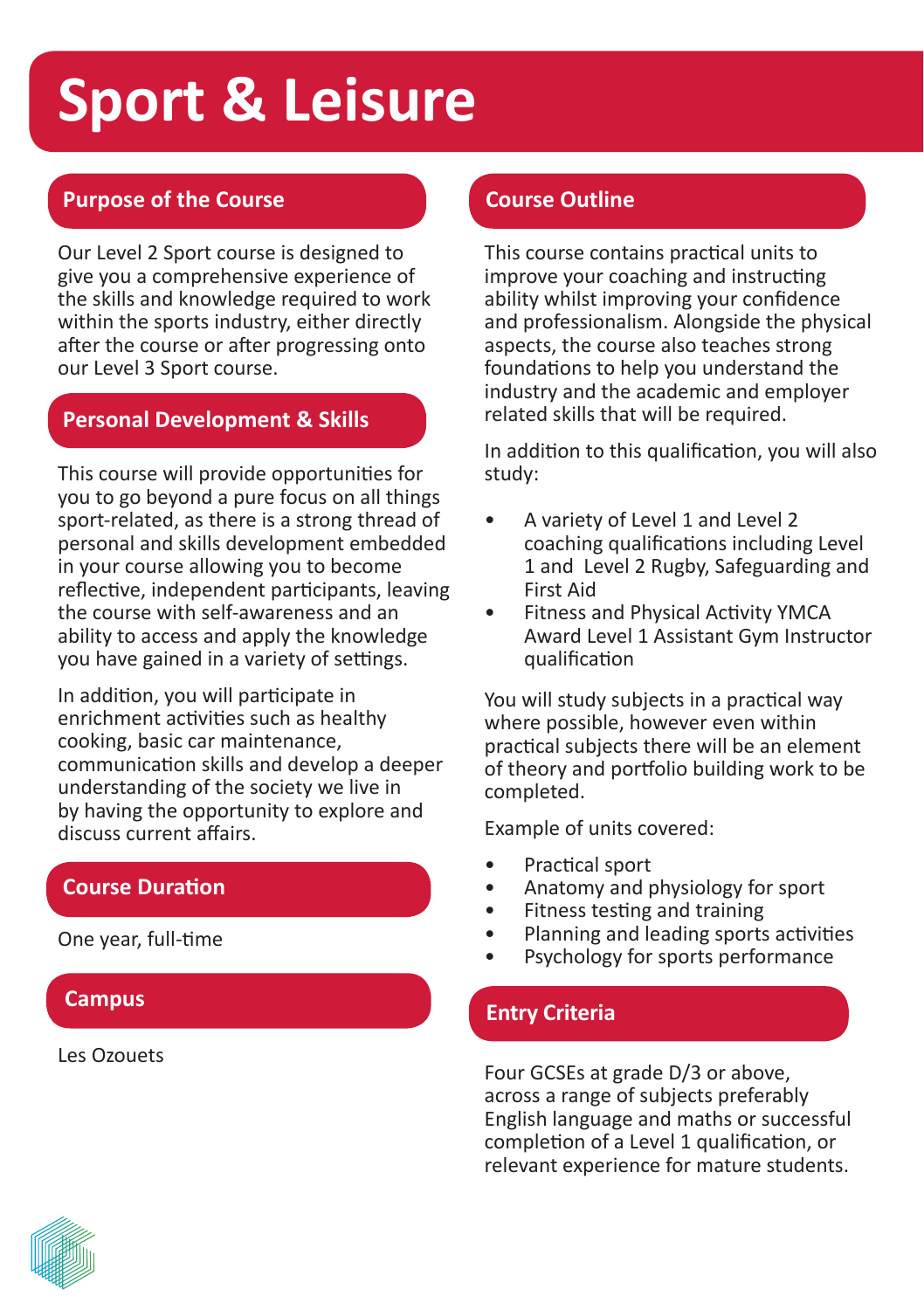# **Assessment Method**

You will undertake a mixture of coursework and practical assignments.

You will be assessed in a range of styles including written assignments, practical application of knowledge and sector relevant production of materials and presentations suitable to the assignment scenario.

Your work will be assessed by your lecturers, internally verified and then externally verified by the awarding organisation.

# **Progression Opportunities**

To progress onto the Level 3 Sport course you will need to have successfully completed your Level 2 programme with a merit or distinction, English language at Level 2 and attained overall attendance greater than 88%.

There are also a range of employment opportunities including entry into the local leisure and fitness industry, or progression onto an alternative Level 3 programme.

Your tutors will provide information, advice and guidance to help you make informed decisions about your next steps.

## **Additional Learning Support**

As part of your learning programme, if you have not yet attained a grade C/4 or equivalent in mathematics and English language, you will be required to study a Functional Skill or GCSE in these subjects.

Some students may require additional support for a number of reasons. At the start of your course you will be asked to complete an initial assessment in order for us to identify any additional needs that you may have. During your course, your personal tutor will be able to guide you on how best to access support.

We can offer the following:

- Progress Coaches
- Learner Support assistance (1:1)
- Learner Support assistance (group)
- Learner Support assistance (drop-ins)
- Specialist ESOL teaching
- Study lab sessions
- In-class support
- Special arrangements for exams

# **Equality & Diversity**

We welcome and celebrate the diversity of our student population. We value and recognise differences in race, gender, sexual orientation, disability, religion or belief and age. Our aim is to provide a learning environment that is inclusive and we are committed to removing conditions that put anyone at a disadvantage.